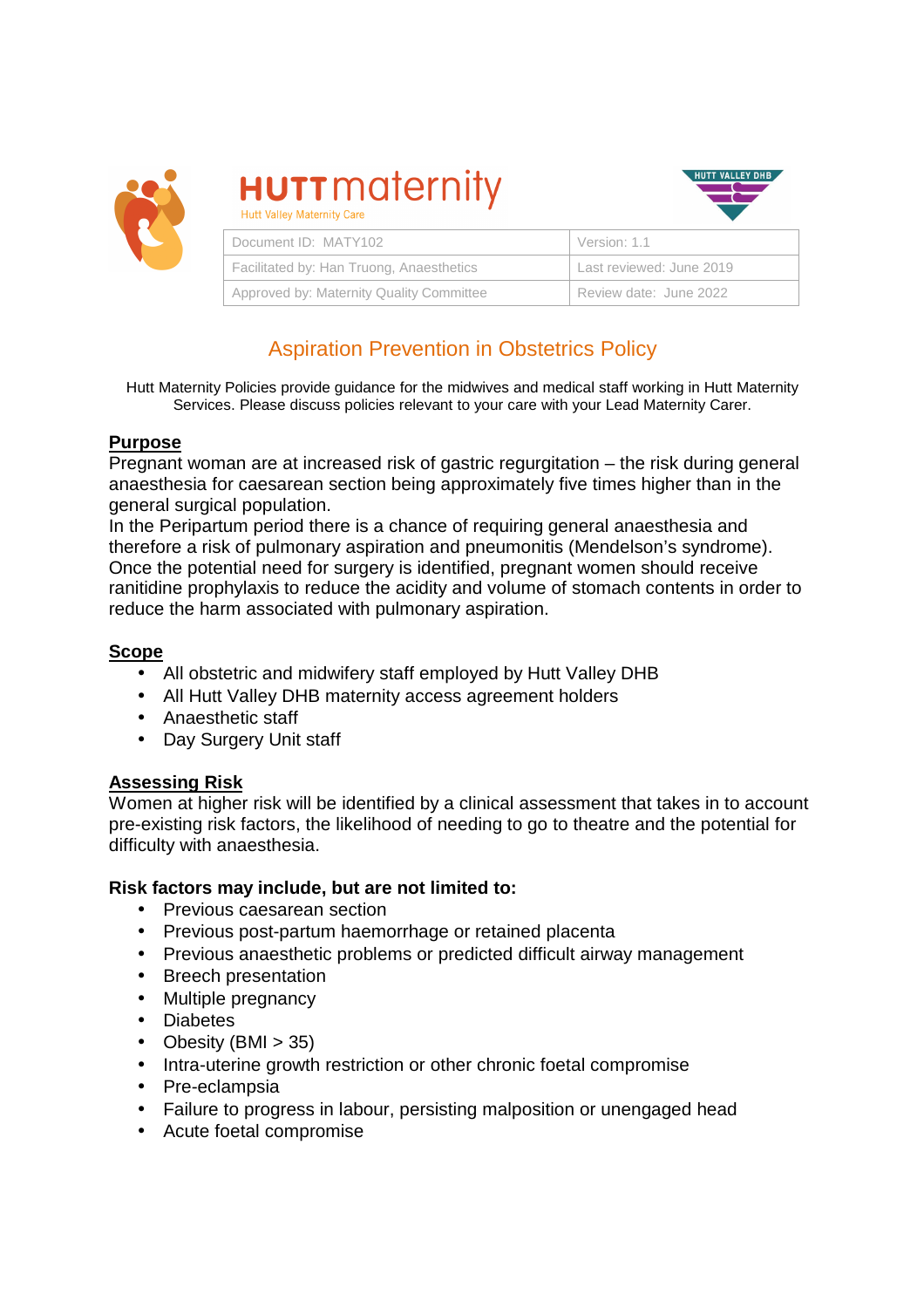- Systemic opioid administration
- Antepartum haemorrhage

**Ranitidine:** Ranitidine is a selective histamine H2-receptor antagonist that decreases the acidity and volume of gastric acid. Time until onset of action is 1 hour; duration of action 24 hours.

**Sodium Citrate:** Sodium citrate is a non-particulate antacid that neutralises gastric acid that is already present in the stomach. Onset of action is immediate; duration of action 10 minutes.

**Metoclopromide:** Metoclopromide is a dopamine antagonist that reduces nausea and vomiting and increases gastric emptying.

### **Guideline**

### **Indications**

- Pregnant women who are more likely to need surgery based on clinical assessment and/or pre-existing risk factors.
- Women booked for elective caesarean section.

#### **Exclusions**

• Other indications for the use of ranitidine, (for example, symptomatic relief of gastro-oesophageal reflux disease).

### **Contra-indications**

• Allergy to Ranitidine.

### **Risks and Precautions**

- Renal impairment may need dose reduction if severe.
- Acute porphyria may precipitate acute porphyria attacks.

### **Procedures**

### **Elective caesarean section**

- Ranitidine 300mg should be given to women booked for elective caesarean section.
- Instructions should be given to take this at 6am the morning of their planned caesarean section.

### **Oral administration for high risk women**

Oral Ranitidine 300mg once daily should be prescribed in the 'Regular Medicine' section of the 'National Medication Chart' as soon as there is thought to be a significant risk of progressing to caesarean section or other operative intervention. A low threshold for prescribing is appropriate when women have pre-existing risk factors. If not given prior, it should be administered as soon as the decision for operative intervention is made.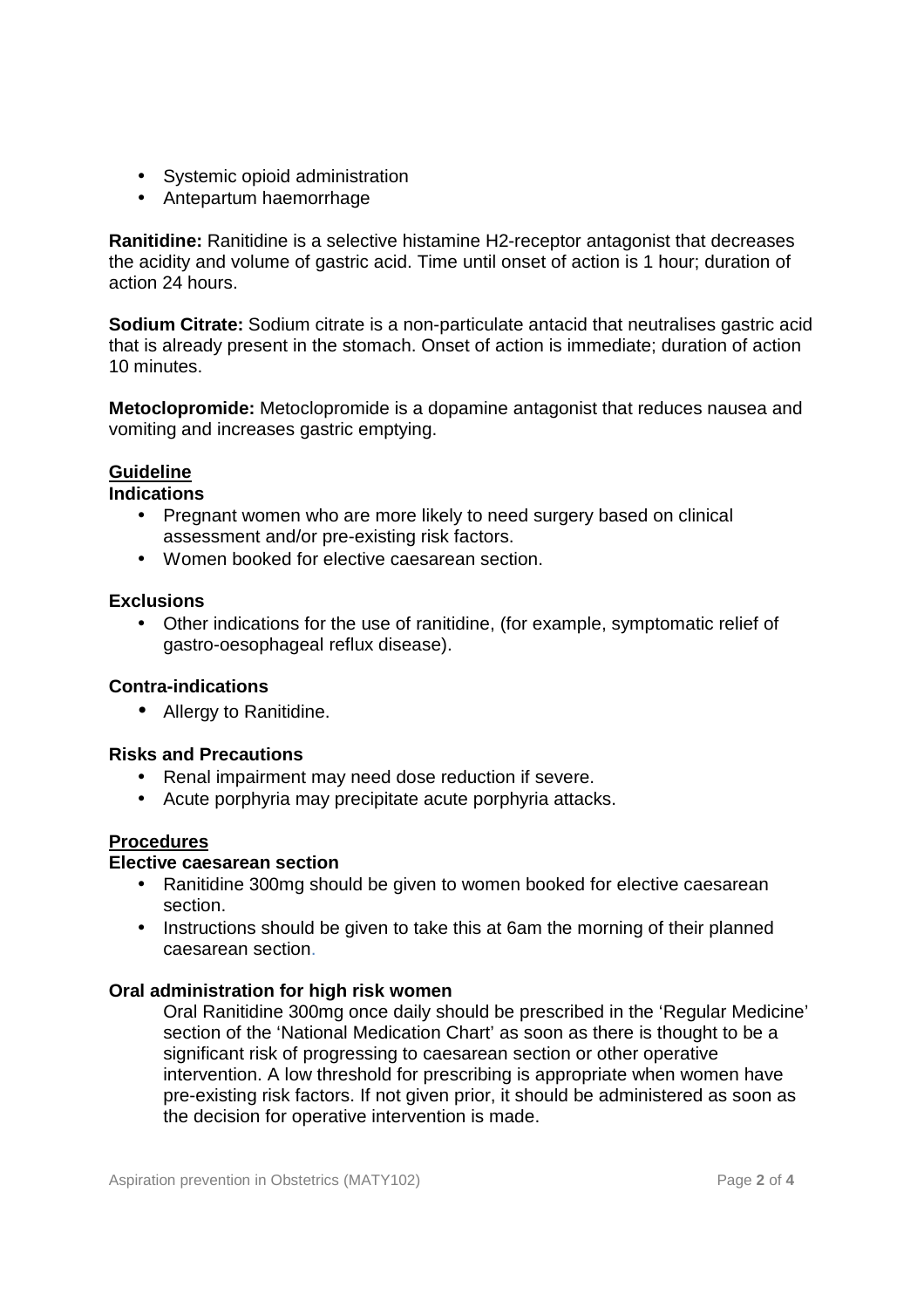• Administration should continue for the duration of the delivery suite admission, ceasing after birth when there is a low postnatal risk of needing to go to the operating theatre.

### **Intravenous administration for high risk women (Anaesthetist only)**

- Ranitidine 50mg intravenous (IV) injection may be a more appropriate mode of administration if:
	- the woman is under general anaesthesia in the operating theatre
	- **and** no oral Ranitidine has been given

### **Sodium Citrate**

• Due to a short duration of action sodium citrate is only indicated for anaesthetic administration in the operating theatre immediately before induction of general anaesthesia and should not be given at other times.

### **Metoclopromide**

• Due to limited evidence of benefit in preventing aspiration in obstetrics, Metoclopromide should not be given routinely.

### **References**

Engelhardt T, Webster NR. Pulmonary aspiration of gastric contents in anaesthesia. Br J Anaesth. 1999; 83:453-60

Escolano F, Sierra P, Ortiz JC, Cabrera JC, Castano J. The efficacy and optimum time of administration of ranitidine in the prevention of the acid aspiration syndrome. Anaesthesia. 1996; 51:182-4

GlaxoSmithKline NZ Ltd. Zantac 50mg injection data sheet 04 October 2013. http://www.medsafe.govt.nz/profs/datasheet/z/Zantacinj.pdf (accessed 8 December 2015)

Jacobs BR, Swift CA, Dubow HD, Kosarussavadi B, McGoldrick K, O'Connor TZ et al. Time required for oral ranitidine to decrease gastric fluid acidity. Anaesth Analg. 1991; 73:787-9

Mylan New Zealand Ltd. Ranitidine Relief 150mg, 300mg film coated tablet data sheet 25 March 2015. http://medsafe.govt.nz/profs/datasheet/r/ranitidinerelieftab.pdf (accessed 8 December 2015)

National Institute for Health and Clinical Excellence. Intrapartum care: care of healthy women and their babies during childbirth. London: National Institute for Health and Clinical Excellence; 2014

O'Sullivan GM, Bullingham RE. The assessment of gastric acidity and antacid effect in pregnant women by a non-invasive radiotelemetry technique. Br J Obstet Gynaecol. 1984; 91:973-8